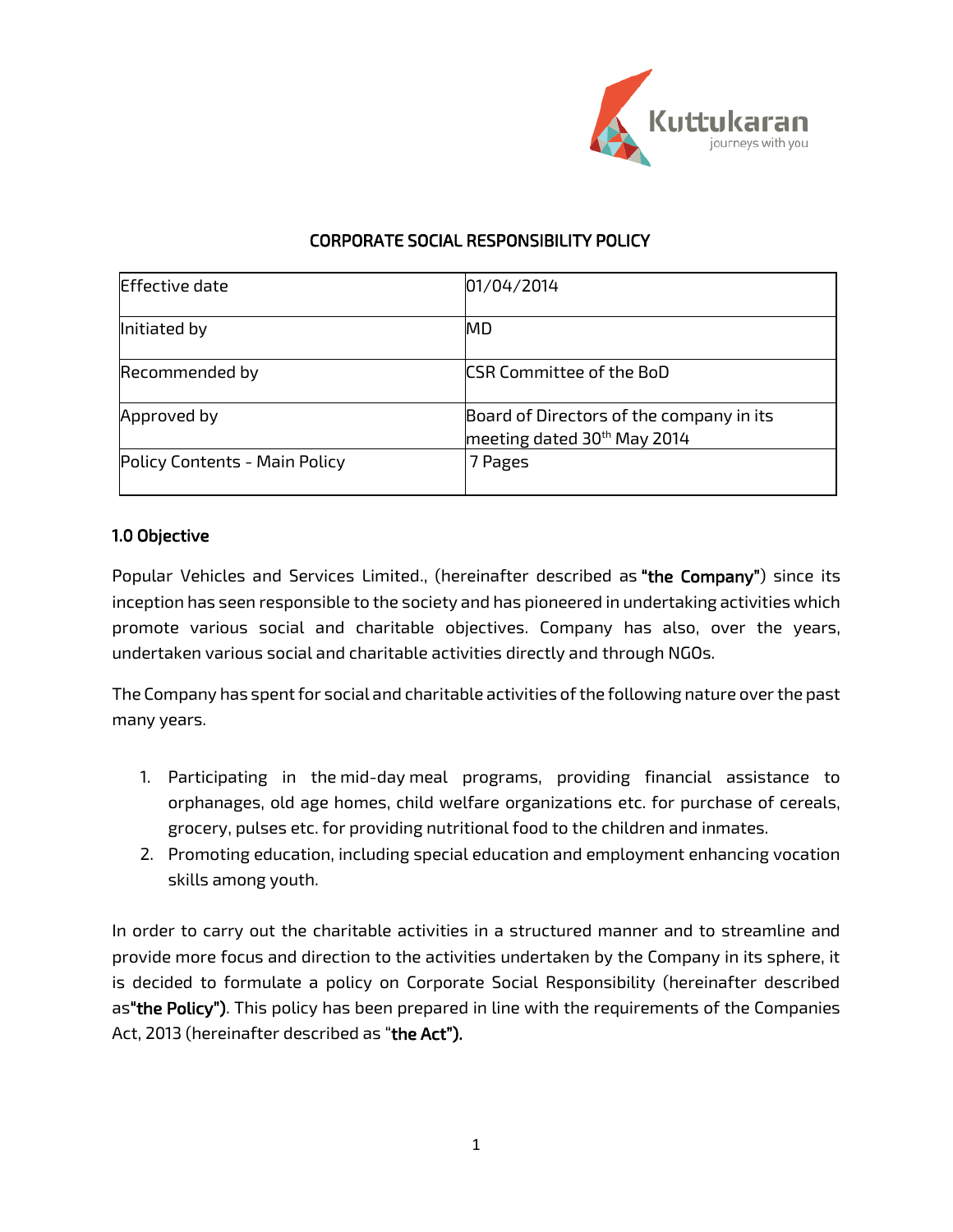

### 2.0 Applicability

This policy will apply to the organisation as a whole, including all branches or divisions both present and future and corporate office of the company.

#### 3.0 Compliance to Section 135 of the Companies Act, 2013

Section 135 of the Companies Act, 2013 (hereinafter described as "Section 135") and the Companies (Corporate Social Responsibility Policy) Rules, 2014 (hereinafter described as "the rules") lays down the guidelines to be followed by companies incorporated under the Act while developing their CSR programme.

Section 135 and the rules are applicable to the Company by virtue of crossing a turnover of rupees one thousand crore and a net profit of rupees five crore during a financial year.

#### 4.0 CSR Committee.

The company in its meeting of Board of Director dated 20<sup>th</sup> May,2014 for the first time constituted a CSR committee consisting of following Directors.

(i)Mr. John K Paul, Managing Director (ii)Mr. Francis K Paul, Whole Time Director (iii)Mr. M.A.Sajjan, Director

CSR committee was reconstituted by the Board on 16 th January, 2019. The present Committee is as follows:

- 1) Mr.Francis K. Paul, Chairman
- 2) Mr.John K. Paul, Member
- 3) Mr.Jacob Kurian, Member
- 4) Mr. Rahul G. Kurup, Member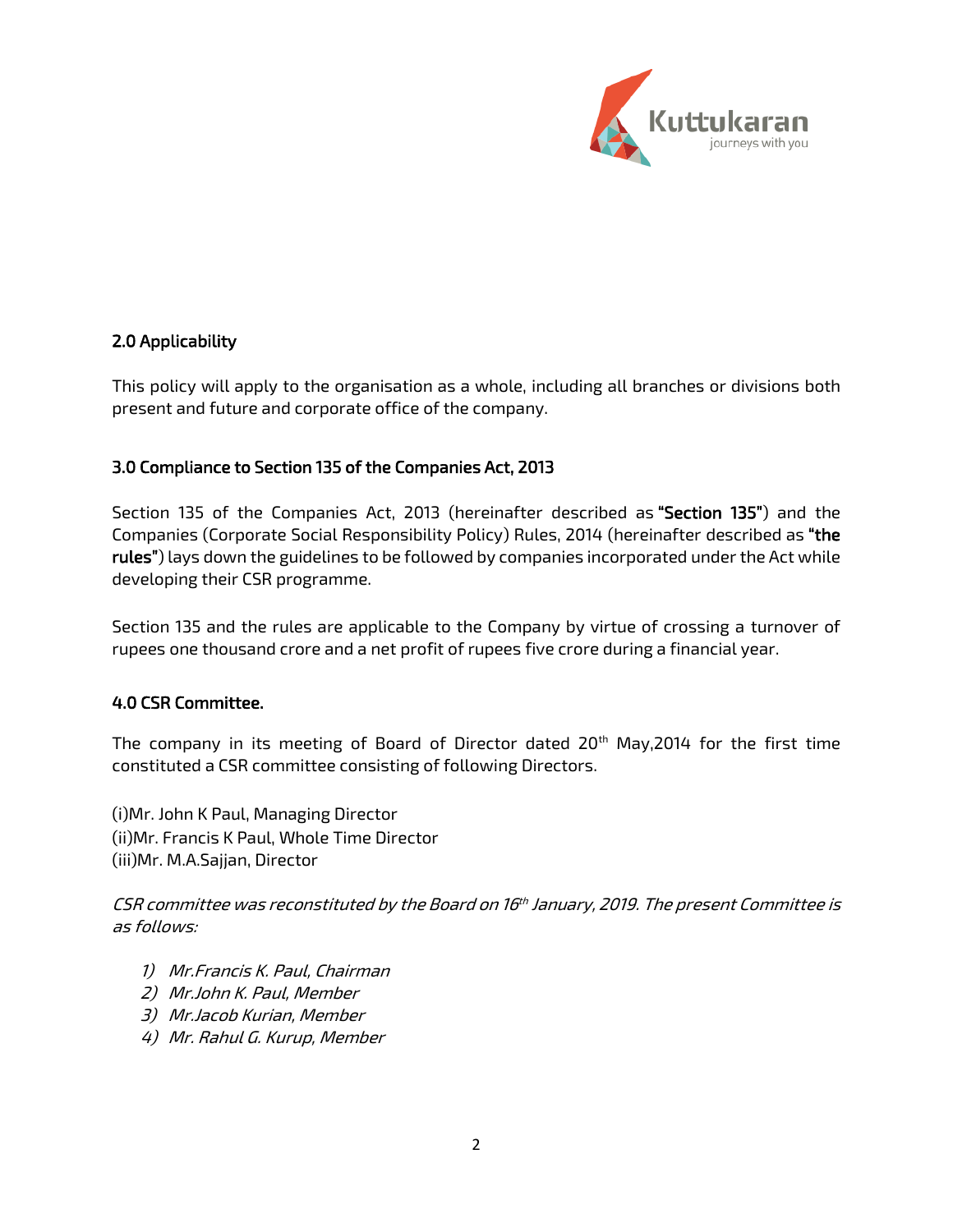

The committee was entrusted the following tasks.

- $(a)$  Formulate and recommend to the Board, a Corporate Social Responsibility Policy (CSR Policy) which shall indicate the activities to be undertaken by the company as specified in Schedule VII of the act.
- $(b)$  Monitor the Corporate Social Responsibility Policy of the company from time to time.
- (c) Recommend the amount of expenditure to be incurred on the activities referred to in clause (a) above.
- (d) Institute a transparent monitoring mechanism for implementation of the CSR projects or programs or activities undertaken by the company.

### 5.0 The CSR Policy.

The CSR committee met and deliberated on formulating a CSR policy for the Company taking into consideration various aspects and the requirements under the act and rules.

This Corporate Social Responsibility Policy has been formulated and recommended by the CSR Committee of the Company pursuant to the provisions of Section 135(3)(a) of the Act, Schedule VII of the Act and the rules and the same has been approved by the Board of Directors in their meeting held on 20<sup>th</sup> May, 2014.

# 6.0 The CSR Budget

The amount of expenditure to be spent for CSR and the projects, programmes or activities undertaken in each financial year will be recommended by the CSR Committee of the Company and the same will be approved by the Board of Directors with or without modification in their first meeting held in each financial year. If in any financial year the Company couldn't spend the budgeted amount due to any reason whatsoever, the unutilized amount will be carried forward and added to the budget of the next financial year.

# 7.0 Territory for CSR spend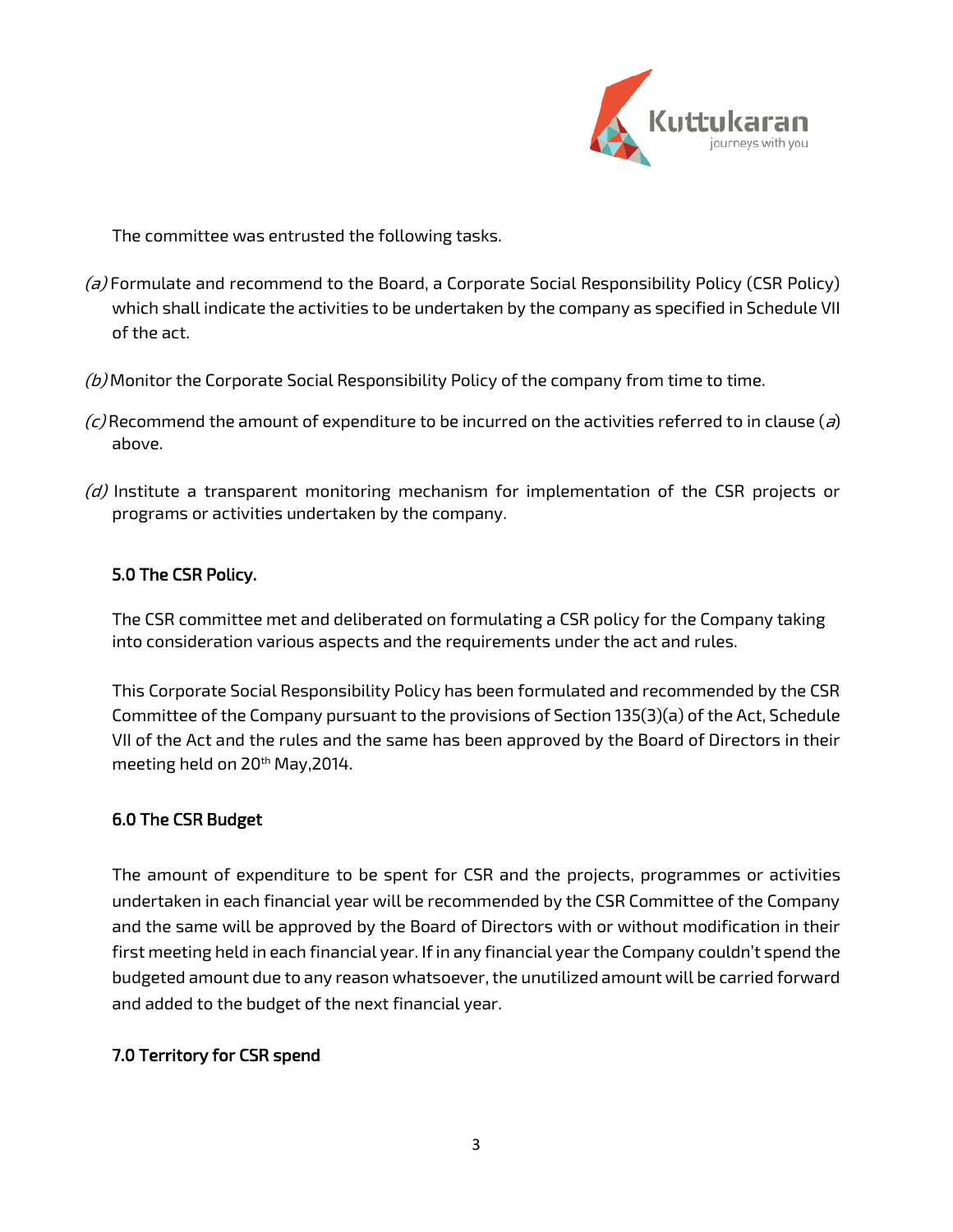

The Company shall give preference to the local area and areas around the branches, warehouses, marketing and administration offices of the Company for spending the amount earmarked for CSR activities. The activities will be restricted to the geographical boundaries of India.

### 8.0 Areas of activities to be undertaken.

The activities will be executed directly or through registered and accredited trust, section 8 Company, society or NGO or in collaboration with other companies.

The Company shall be undertaking activities in the following areas.

# 8.1 Eradicating hunger, poverty and malnutrition, promoting health care including preventive health care and sanitation and making available safe drinking water

- Participating in the mid-day meal programs, providing financial assistance to orphanages, old age homes, child welfare organizations etc. for purchase of cereals, grocery, pulses etc. for providing nutritional food to the children and inmates.
- To spread awareness about the life style to be followed to prevent disease like diabetes, cardiac and respiratory diseases and lifestyle disorders.
- Promoting camps against use of alcohol, smoking, drug abuse etc.
- Partnering with organizations which volunteer for detection and prevention of chronic diseases, by conducting medical camps and other activities.
- To associate with schools, self-help groups, old age homes in setting up sanitation facilities and safe drinking water.
- To assist in installation of water purifiers, pumps and digging / renovation of wells in villages, townships, rural areas etc.
- To provide all assistance to poor people to prevent diseases.
- Any other projects related to the above.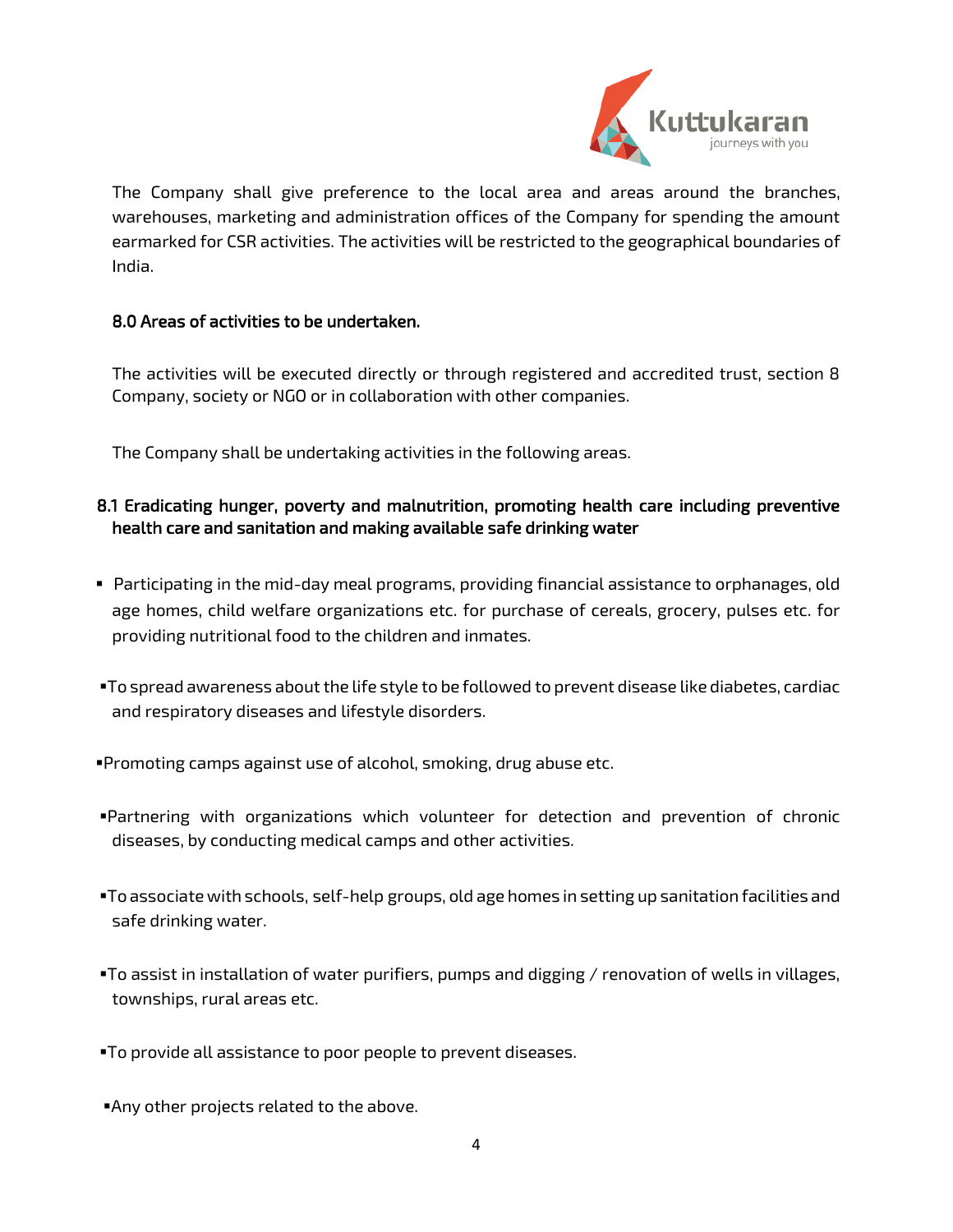

- 8.2Promoting education, including special education and employment enhancing vocation skills especially among children, women, youth, elderly and the differently abled and livelihood enhancement projects
	- To provide Education Kit comprising study material, uniforms etc. to the poor students of Govt. Schools.
	- Adoption of Govt. Schools and / or providing financial assistance to set up various infrastructure facilities.
	- To provide financial assistance to promote vocation skills among children, women, elderly and differently abled people.
	- To extend support /educational assistance to children from financially backward families and underprivileged community as part of the company's social responsibility.
	- To provide cash awards to students studying in School / Colleges and has secured high academic / professional records.
	- Any other projects related to the above.

 8.3Promoting gender equality, empowering women, setting up homes and hostels for women and orphans; setting up old age homes, day care centres and such other facilities for senior citizens and measures for reducing inequalities faced by socially and economically backward groups

- Activities to prevent discrimination of girl child and promote girl education and employment.
- Activities for women empowerment and health care of pregnant women.
- Support old age homes.
- Support orphanages.
- Any other project related to the above.

 8.4Ensuring environmental sustainability, ecological balance, protection of flora and fauna, animal welfare, agroforestry, conversation of natural resources and maintaining quality of soil, air and water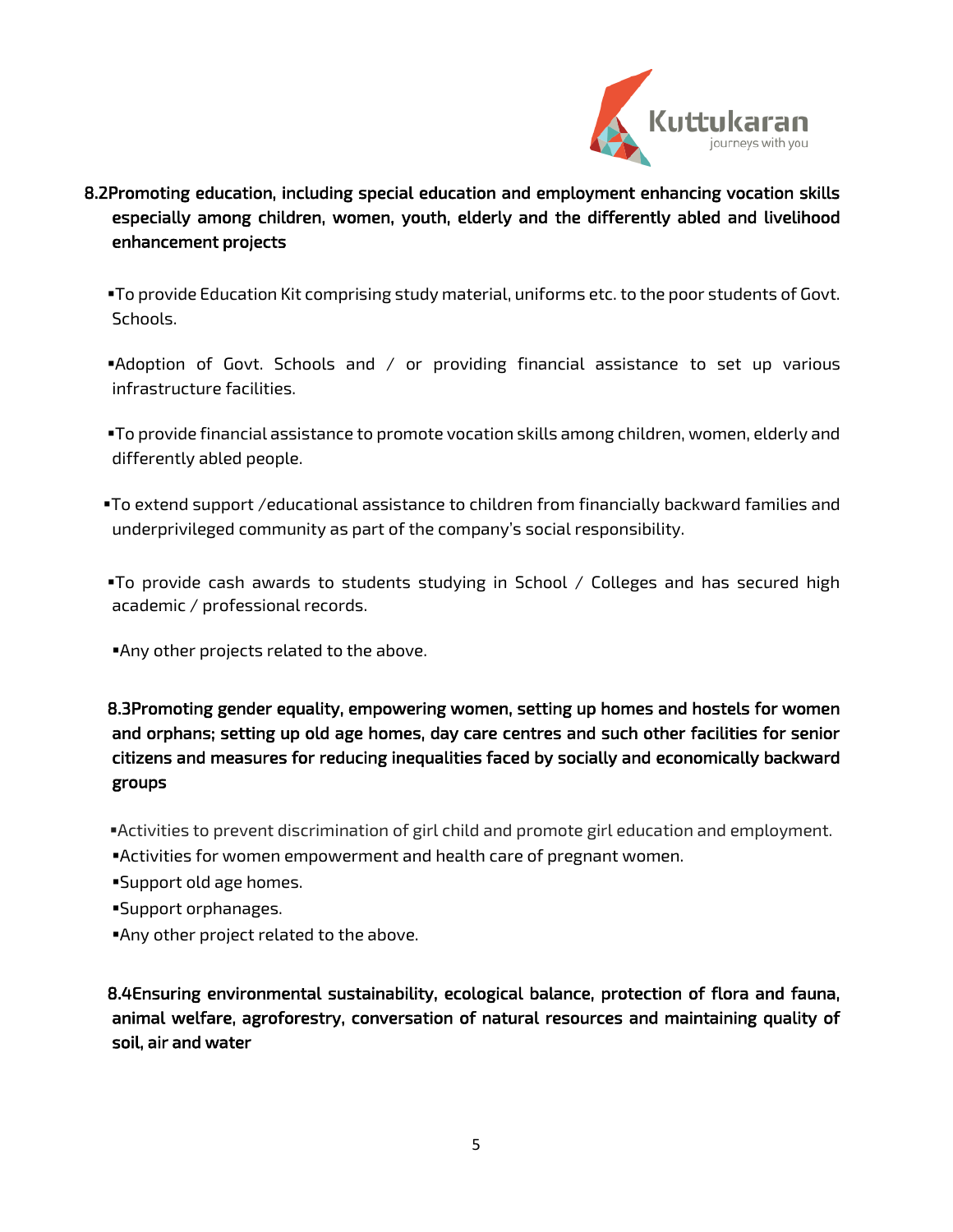

 In Association with various local authorities, as part of promotion of green environment, conduct awareness programs / distribute reusable recyclable carry Bags to various households.

- To provide all support for encouraging organic farming
- Any other projects related to the above.

# 8.5Protection of national heritage, art and culture including restoration of building and sites of historical importance and works of art and setting up of public libraries

 $\blacksquare$ To provide financial assistance to local museums, heritage centers for upholding the heritage value.

To set up public libraries in association with local authorities in rural areas.

Any other projects related to the above.

#### 8.6Measures for the benefit of armed forces veterans, war widows and their dependents

Any project related to the above.

# 8.7Training to promote rural sports, nationally recognized sports, Paralympic sports and Olympic sports

 To provide financial assistance to centers engaged in promoting sports / providing training to promote rural sports, nationally recognized sports and Olympic sports.

Any other projects connected related to the above

 8.8Contribution to the Prime Minister's National Relief Fund or any other fund set up by the Central Government for socio-economic development and relief and welfare of the Schedules Castes, the Scheduled Tribes, other backward classes, minorities and women

Any activity related to the above.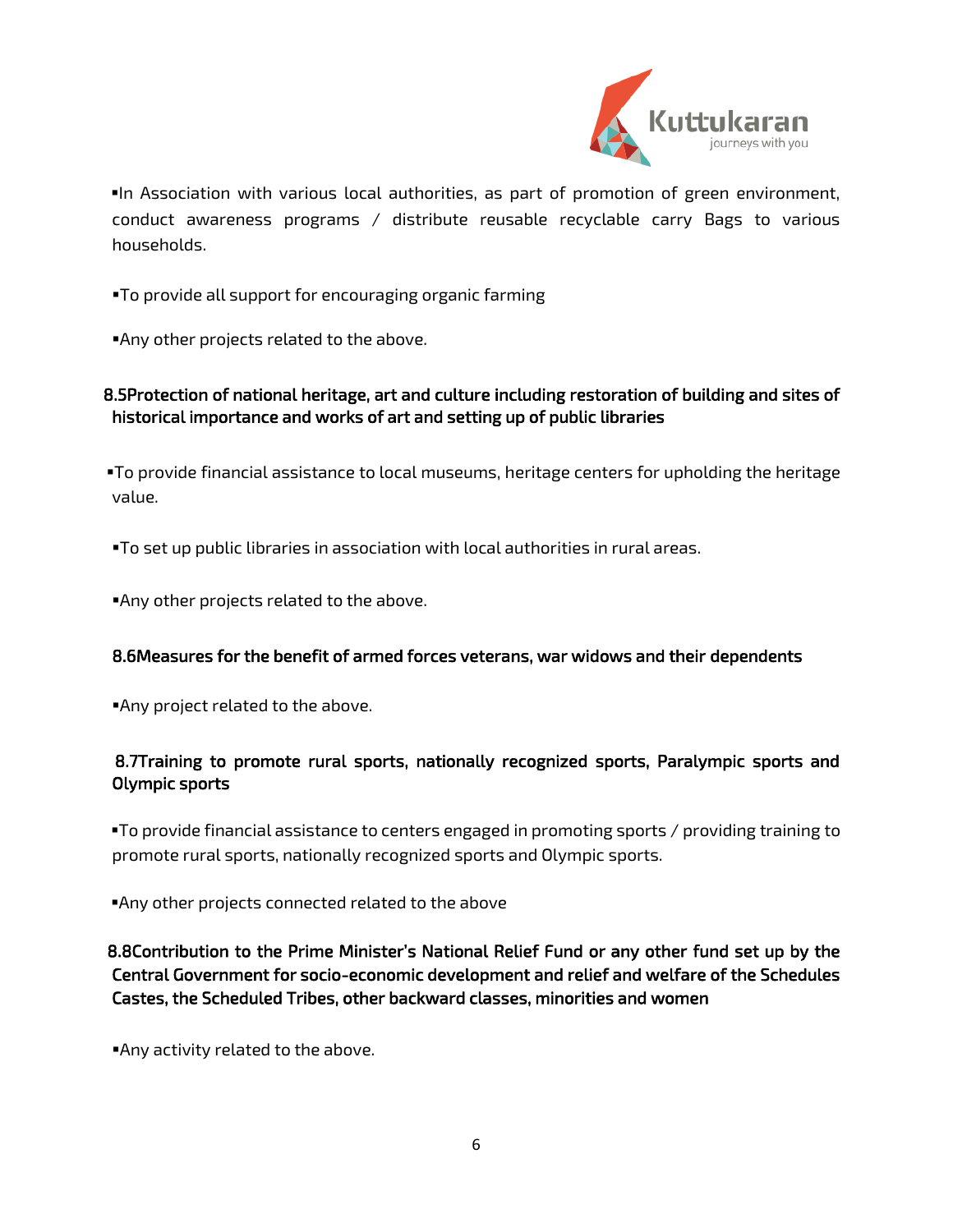

# 8.9Contributions or funds provided to technology incubators located within academic institutions which are approved by the Central Government.

To provide financial assistance to labs  $A \times B$  Centers situated at institutions of national excellence and other academic institutions which are approved by the Central Government.

Any other activity related to the above

# 8.10Rural Development projects

 To carry out or provide financial assistance to various rural development projects in association with local bodies.

Any other project related to the above.

# 9.0 Activities not to be counted as CSR by the Company.

 Any amount of expenditure on an item not in conformity or not in line with activities mentioned in the sub-clauses 8.1 to 8.10 of clause 8 above.

 Amount spent on projects or programs or activities that benefit only the employees of the Company and their families.

Contribution of any amount to a political party.

# 10.0 Audit of CSR Expenditure

The CSR expenditure will be audited on quarterly basis by the Internal Audit department of the company to confirm that the spent are for the CSR projects/ programs or activities approved by the Board of Directors of the company and are in conformity with the act, and the rules thereof.

#### 11.0 CSR Monitoring and Reporting mechanism

The CSR Committee shall monitor the amount of expenditure as approved by the Board of Company on a quarterly basis and make report to the Board of Directors on half yearly basis. Apart from the above, the Directors' Report of the Company shall include an annual report on CSR containing the particulars in the prescribed format.